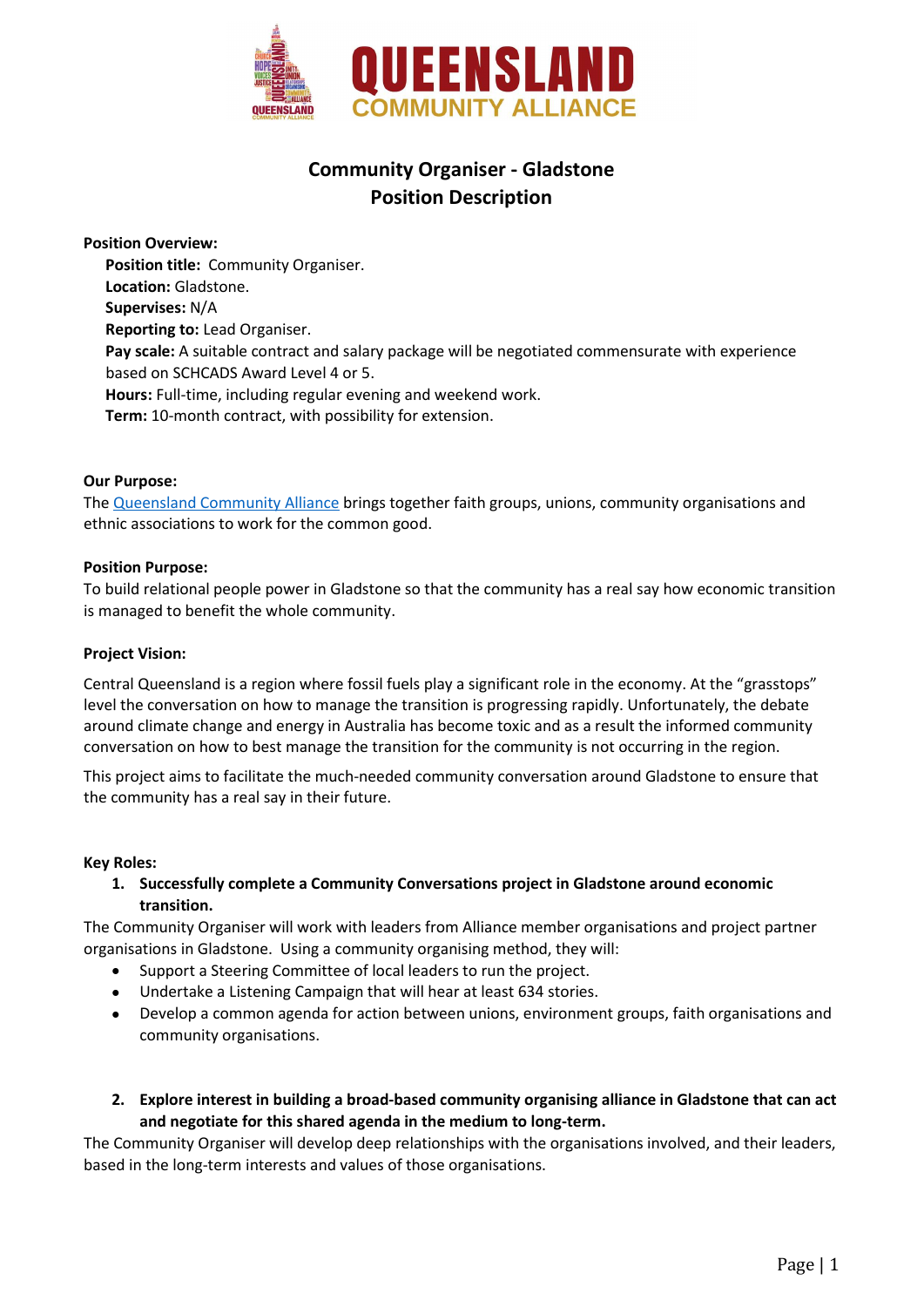

Based on these relationships they will be able to facilitate discussions about interest beyond the immediate term of the Community Conversations project. They will deliver a decision by organisational leaders about how to best carry forward the community agenda identified by the project.

3. Effectively train, and mentor leaders/potential leaders of member organisations. The Community Organiser is a trainer, coach, agitator and mentor.

The Community Organiser will engage existing leaders and identify potential leaders. They will develop these leaders in their participation in public life through structured and unstructured opportunities.

Structured opportunities include:

- Co-ordinating Foundations of Community Organising Training (2 day training course) with a training team of Alliance leaders.
- Participating in the Training Team for National Intensive Community Organising Training (6 day course) beginning in a junior role and progressing in responsibility.

Unstructured opportunities include one-to-one relational meetings, team work, reflection on each part of the organising cycle, and supporting catalytic opportunities inside and between Alliance member organisations.

## 4. Learning the craft and discovering the vocation.

The Community Organiser will work with fellow organisers to learn the craft of broad-based community organising - growing their experience, skill and responsibility.

Community Organising is ultimately a vocation. The Community Organiser will also be responsible for reflecting on their sense of mission and vision for their own public life.

#### Selection Criteria

#### Passion

We need someone with a passion for our shared values of Fairness, Equality, Opportunity, Safety, Collaboration, Sustainability. You will have a burning hunger to see these values made real in the life of our community.

#### Effective relationship builder

We need someone who can build relationships across diversity. You will be able to build strong relationships yourself, and then bring people who think and act very differently into relationship with each other.

#### Strategic thinker

We need someone who thinks strategically about how political power and civil society organisations work. You are creative, ambitious and able to understand how social and political power operates, and how it can be challenged. You will be interested in social and economic issues, and be widely read.

#### Strong communication skills

We need a very effective communicator who knows how to actively listen. You have good questioning skills, and can tell compelling stories.